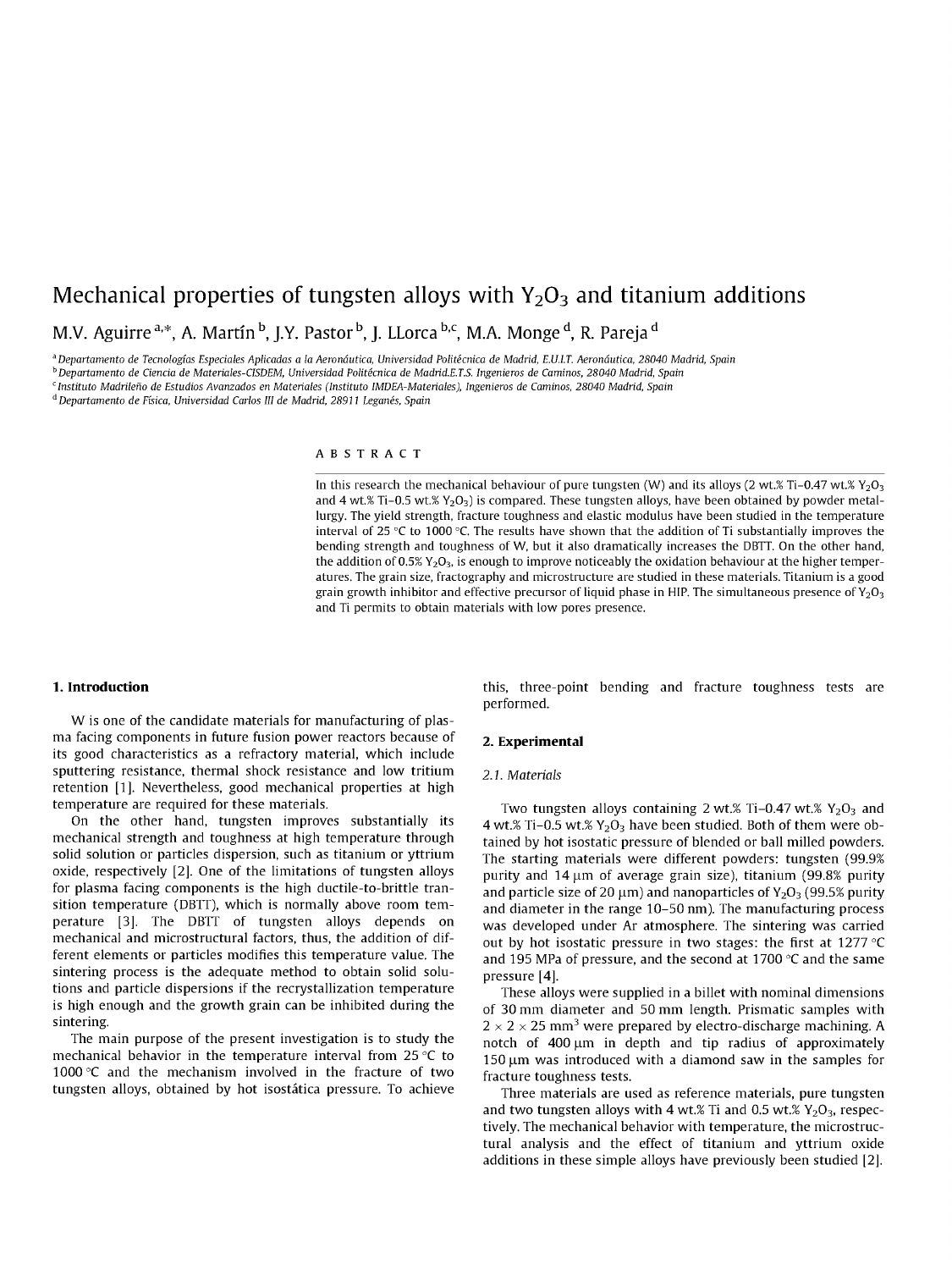#### *2.2. Experimental methods*

The elastic modulus at room temperature, *E0,* was measured on prismatic samples using the impulse excitation technique. Cycles of load charge and discharge (each 200 °C) were performed in three-point bending test keeping the material in the lineal elastic region and well bellow its maximum strength. The evolution of the elastic modulus with temperature was studied by the slope change of the load and load-point displacement curve. The bending tests and the fracture toughness tests were performed under stroke control at 100 um/min. The loading spans were 16 and 12 mm for bending and fracture toughness tests, respectively. The yield stress was computed by Bernoulli equations for flexural beam with 0.2% of deformation. The *KQ* was calculated by the general expression of stress intensity factor [5]. All the mechanical tests were performed under ambient atmosphere.

The fracture surfaces of *post-mortem* samples were studied by scanning electron microscope. The presence of oxidation products impeded the observation of the fracture surfaces in samples tested at high temperature. Then these broken samples were mounted in epoxy resin and prepared by polishing and etching (Murakami and Kroll reagents) to analyze the cross section. The mounted samples were studied in the scanning electron microscope equipped with energy dispersive X-ray microanalysis to ascertain the deformation and failure micromechanism involved in the fracture process as well as the present phases.

# **3. Results and discussion**

#### *3.1. Mechanical properties*

The *elastic modulus* at room temperature, *E0,* is similar to that of the reference materials although the value of the W-2% Ti-0.47%  $Y_2O_3$  alloy is somewhat lower. In these alloys this evolution does not drop as strongly as in pure W and W-4%Ti [2]. Even the W-4% Ti-0.5%  $Y_2O_3$  material shows a behavior similar to that of W-0.5%  $Y_2O_3$ . Thus, this confirms that the presence of the yttrium oxide improves the oxidation resistance and consequently the alloys enhance their mechanical properties at high temperature. It should be note that the tests were carried out in oxidating atmosphere, thus, the decreasing in the elastic modulus is due to loss of material because of the oxidation process. The  $\sigma$ - $\varepsilon$  curves correspond to a linear elastic behavior, even at the highest temperatures.

In Fig. 1 are drawn the *yield strengths* ( $\sigma_{0.2\%}$ ) for tests with plastic deformation and the flexural strength for tests with brittle behavior. The bending strength of W-2% Ti-0.47%  $Y_2O_3$  is almost constant with temperature and in spite of the starting values are low presents a high value at high temperature. By contrast, the W-4% Ti-0.5%  $Y_2O_3$  starts with a low value at room temperature but the increasing of the resistance is similar to that of W-4% Ti and reaches a higher value at 800 °C due to the effect of yttrium oxide. Above this temperature the instability of the titanium oxide causes a strongly drop in the curve.

The recorded values of load and displacement in the *fracture toughness* tests with SENB samples depend strongly on the dimensions of material. Thus, these results must be considered as reference values. It should be noted that some reference materials show macroscopic plastic deformation according to the test temperature increases. Therefore, the calculated values could be considered values of "apparent fracture toughness" (obtained by applying the value of the maximum load in the expressions of stress intensity factor) and they only give an idea of its evolution with temperature. Fig. 2 shows the evolution with temperature of this property, similar to the bending strength curve.



Fig. 1. Bending or yield strength of the samples tested in three-point bending. Shaded values stand for the yield strength at 0.2% of plastic strain (material with plastic deformation before fracture). Non shaded values stand for bending strength (tests with a linear response until fracture).



Fig. 2. Evolution of fracture toughness with test temperature. Shaded values stand for "apparent fracture toughness" (tests with substantial plastic deformation before maximum load).

The fracture toughness of these alloys is low because of the tests were carried out in oxidizing atmosphere. Despite this, the values do not have a trend to decrease as fast as those of W-4% Ti and the values obtained at 1000 °C are similar to those of W-0.5%  $Y_2O_3$ . This again proves that the presence of  $Y_2O_3$  improves the oxidation behavior at high temperature and consequently a better mechanical behavior is obtained. However the low values of toughness at room temperature indicate that the presence of titanium can not improve this property because of pores produce a crack effect. It should be taken into account that these values could overestimate the actual toughness of the materials because the notch was not a true crack.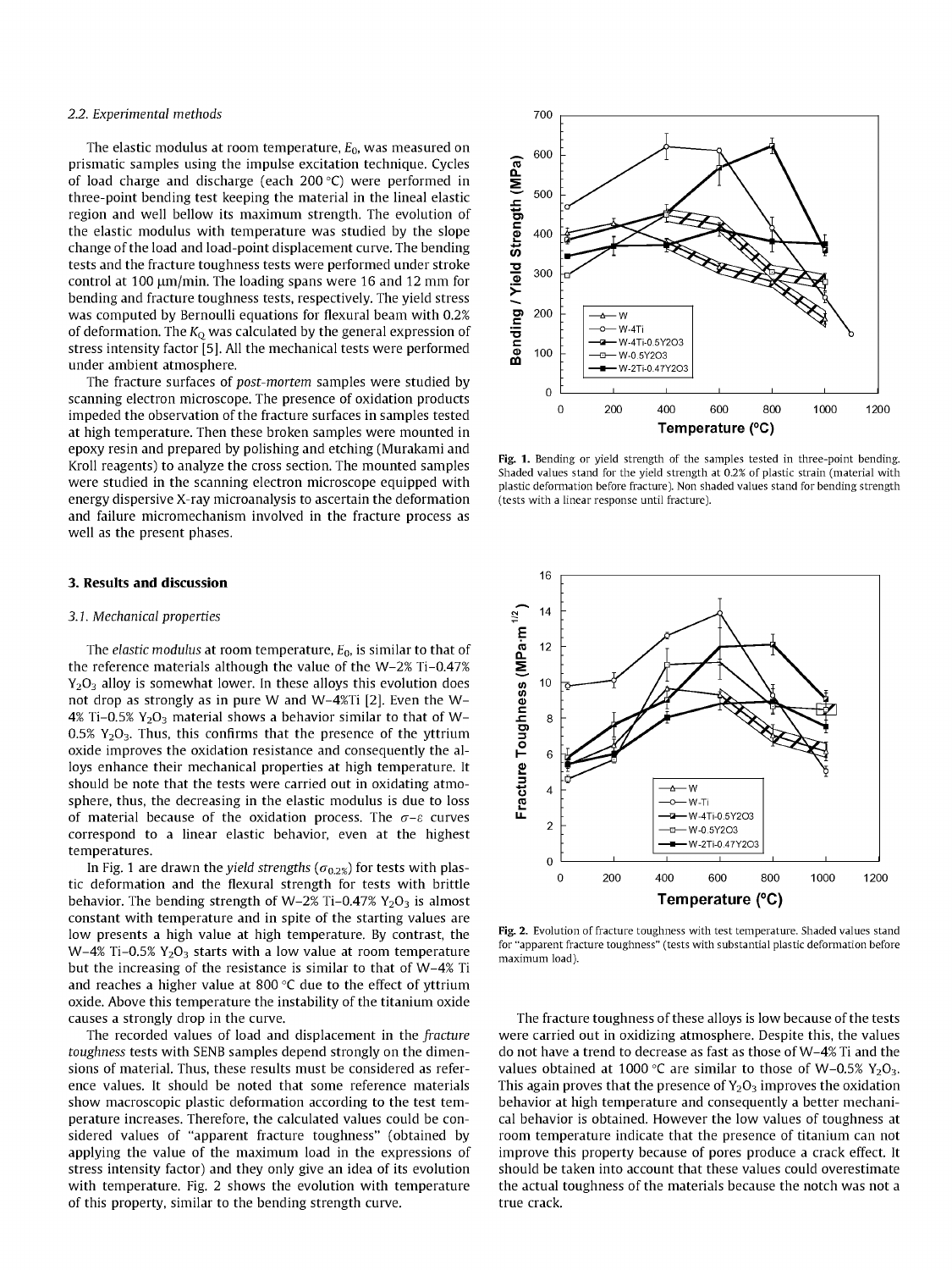## *3.2. Fractography*

According to the curves of the bending test and fracture toughness, the specimens show a brittle fracture at any temperature in both materials. The samples present a flat fracture surface perpendicular to the tensile stress with a crystalline aspect. Both materials show similar fracture characteristics: brittle intergranular fracture due to the discohesion among tungsten particles and cleavage or discohesion of lattice planes. These are typical patterns in BCC metals below the DBTT [6]. These characteristics are presented up 400 °C, but above this temperature only some specimens without oxidation products could be observed. The cleavage is scarcely present at this temperature, in smaller numbers in W- $2\%$  Ti-0.47%  $Y_2O_3$  alloy. The cleavage character is associated with DBTT, so the titanium content increases this temperature in tungsten even with contents of 2 wt.%.

The presence of many and small pores has been observed mainly on the grain boundaries and penetrating to some depth in the particles of tungsten (Fig. 3). This porosity is less abundant in  $W-4\%$  Ti-0.5%  $Y_2O_3$  material and is not present in the reference material W-4% Ti. Thus, the presence of titanium and  $Y_2O_3$  simultaneously could catalyze a reaction with generating of gaseous products during sintering process what causes the appearance of porosity.

The analysis of the cross section behind the fracture surface reveals the morphology of the grains under the surface. The surface profile is nearly a polygonal line corresponding to the intergranular fracture and cleavage (Fig. 4). In all of the samples grain deformation, sliding of boundary grain and voids growth do not have been observed up to 600 °C. Beyond this temperature, the grains of the fracture surface have disappeared forming a layer of oxidation products.

# *3.3. Microstructure*

Both of these alloys primarily show two types of phases: lagoons of titanium and tungsten grains. A solid solution Ti-W has been formed because of titanium diffusion along the grain boundaries of tungsten during sintering. However, tungsten atoms diffusion has not been observed in titanium pools. The cross section of fracture surface reveals the morphology of these phases. Tungsten alloy with  $2\%$  Ti-0.47%  $Y_2O_3$  presents Ti lagoons and tungsten particles of different sizes. The large lagoons tend to be more elon-



Fig. 4. Cross section showing the fracture surface profile in W-4% Ti-0.5%  $Y_2O_3$ alloy (bending tested at 25 °C). Sample etched with Murakami reagent.

gated than those in W-4% Ti-0.5%  $Y_2O_3$ . Some of tungsten particles have an elongated or fragmented shape as aligned grains quite parallel to titanium pools. In addition, a dark zone around these lagoons can be distinguished according to the solid solution formed due to titanium diffusion in tungsten grains (Fig. 5). On the other hand the distribution of Ti pools on the W-4% Ti-0.5%  $Y_2O_3$ seems equal to that seen in W-4% Ti. The aligned tungsten grains do not have been observed in this alloy. In both materials the solid solution formed around the W particles is thicker than the one observed in W-4% Ti. Therefore, the presence of  $Y_2O_3$  favors titanium diffusion to form larger zones of solid solution.

A rich yttrium phase was detected in the interface between titanium pools and tungsten grains. Phase-shaped bones (corresponding to phases melt during sintering process) observed in W-0.5%  $Y_2O_3$  have not been detected in these alloys. This means that the presence of titanium hinders tungsten diffusion in  $Y_2O_3$  avoiding the formation of low melting point phases.

The samples were etched with hydrogen peroxide to reveal the boundary grain. The presence of a solid solution surrounding the tungsten particles impeded to obtain micrographs with good contrast. The estimation of grain size could be made by comparison with the reference materials micrographs. The alloys have a similar grain size and size distribution to those of the W-4% Ti material (Fig. 6) with less deviation [2]. The maximum and minimum grain sizes



Fig. 3. SEM micrograph showing the fracture surface with intergranular porosity of W-2% Ti-0.47% Y<sub>2</sub>O<sub>3</sub> alloy (bending tested at 25 °C). Cleavage (A), aligned W grains (B) and porosity below the boundary grain (C).



Fig. 5. Micrograph of W-2% Ti-0.47%  $Y_2O_3$  alloy bending tested at 400 °C (etched with Murakami reagent). (A) Ti pools.